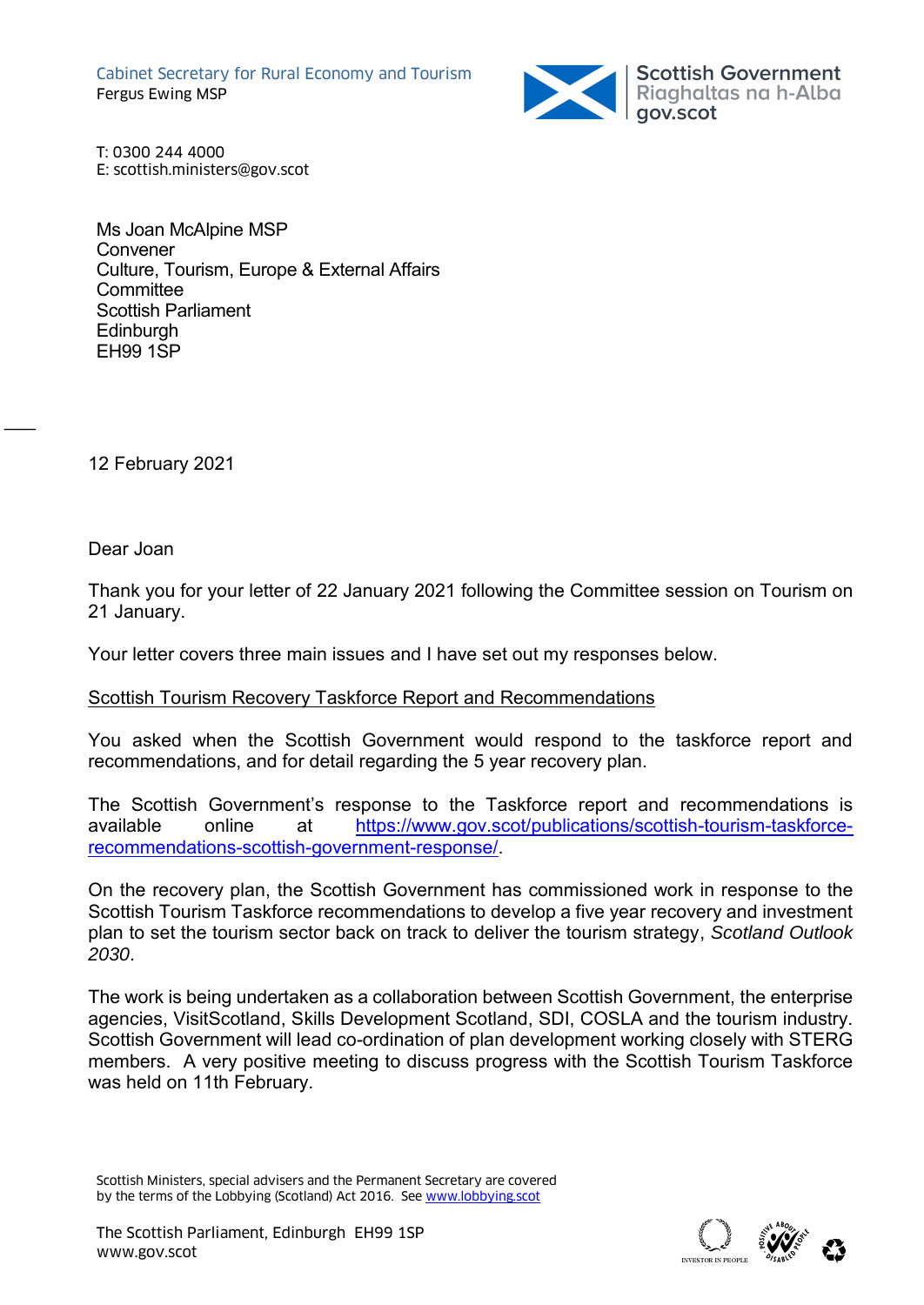In summary, we expect agencies and key stakeholders to work with the Scottish Government to develop a robust set of proposals for recovery over a five year period based on green recovery, fair work, and place based principles. We expect the plan to:

- identify priorities to incentivise green low carbon travel and stays which support local community needs.
- identify priorities for business support and employee skills development to stimulate and accelerate recovery over a five year period in an inclusive and collaborative way.
- develop thinking regarding a possible future global advantage fund which could build place based centres of excellence focused on world class service and training focused around a unique sectoral offers such as golf tourism, adventure tourism or food and drink, for example
- consider innovative funding mechanisms and public private partnerships to deliver the five year recovery plan. Public sector funding will be extremely constrained over coming months and years and will need to focus on delivery of public goods and services. The working group will need to identify and develop new mechanisms for support which could include plans to convert debt to equity, new asset backed vehicles, securing longer term investors and owners for key assets, and securing support from banks and loan facilities.
- develop the evidence base to underpin the advice to Ministers on priorities for future support, learning lessons from previous support packages.
- engage with stakeholders on options and secure their support and ownership for priorities.

We expect that the development of a full and costed recovery plan and investment model will be complete and financial resources for delivery identified in the late spring, and the plan would then be delivered via regional project teams, likely to comprise a mix of the enterprise agencies, VisitScotland, Skills Development Scotland, SDI and businesses.

# £104 million tourism and hospitality lifeline

You asked for clarification of what proportion of the £104.3m, including the funds to be administered by VisitScotland, has been allocated to each fund, and the eligibility criteria which will apply to each of the funds.

On top of the £104.3 million, you may also have noted that I have now announced an additional £25 million funding for the VisitScotland schemes to support businesses through the coronavirus (COVID-19) pandemic.

VisitScotland have continued to work at pace with the sector to ensure that the approach meets their needs, and to include domestic tour operators, country sport businesses and motorhome hire businesses within the envelope of the existing funds by developing new strands.

The final suite of funds that Visit Scotland are now delivering for tourism is as set out below. The VisitScotland website - [Funding & Grants for Scottish Tourism Businesses |](https://www.visitscotland.org/supporting-your-business/funding)  [VisitScotland.org](https://www.visitscotland.org/supporting-your-business/funding) - sets out the criteria for the funding schemes they are delivering.

- The Sector Destination Operational & Market Readiness Fund in progress, now closed to applications. Value £2.5 million
- Marine and Outdoor Tourism Restart Fund, which has two strands: marine tourism and outdoor tourism – now closed. Value £4 million

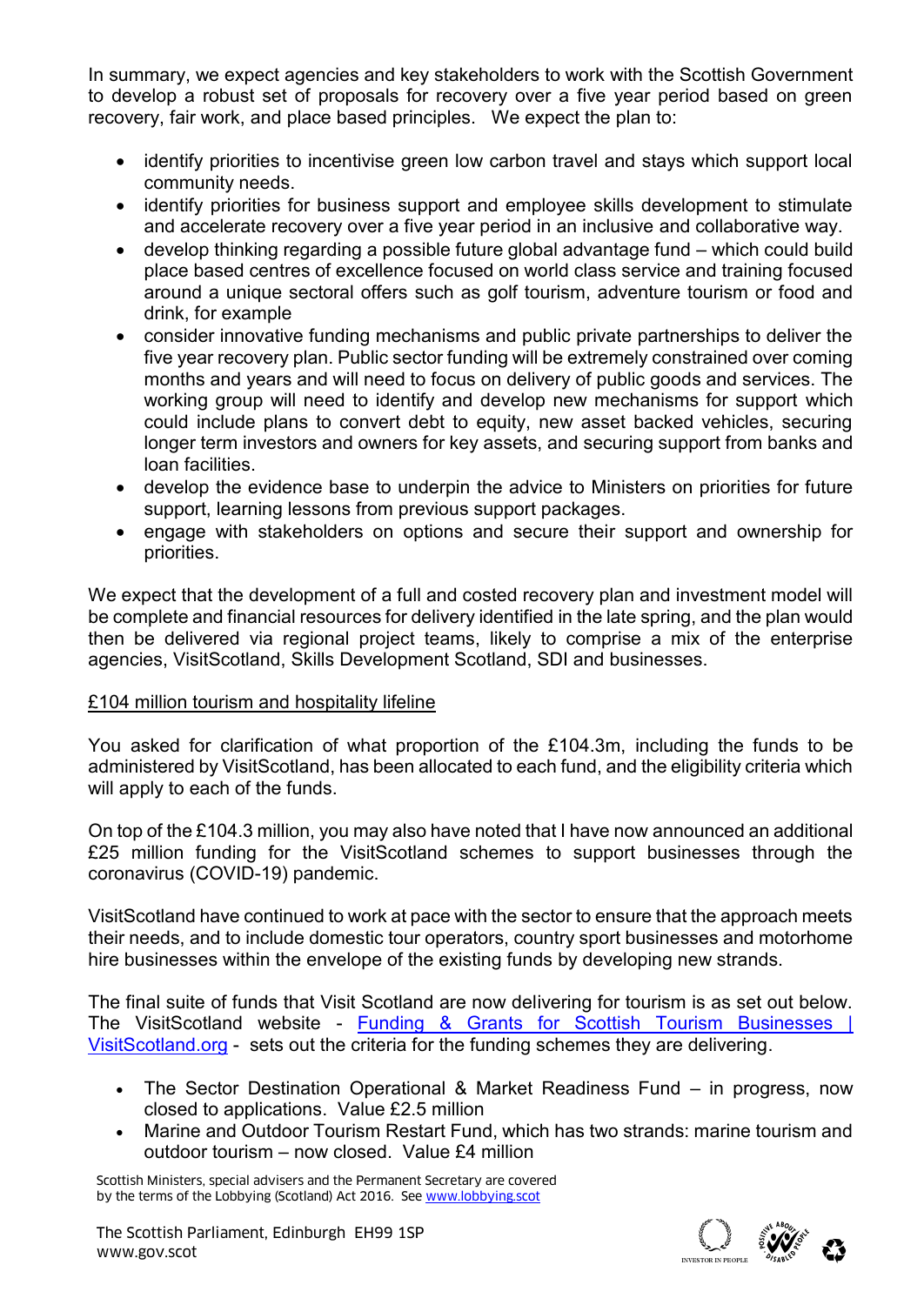- Scottish Country Sports Tourism Restart Fund. Value £1 million, to be administered as a third strand of the Marine and Outdoor Tourism Restart Fund
- Visitor Attractions Support Fund applications open until 5pm on Thursday 18 February 2021. Value £10 million
- Scotland Coach Operators – COVID-19 Business Support and Continuity Fund applications live from 16 February. Value £10 million
- The Hostel COVID-19 Business Support and Continuity Fund applications live from 17 February. Value £2.3 million
- Scotland Tour Operators: International Inbound Tour Operators Fund and Day Tour Operators Fund. Value £15m, split into £12m for the large International Inbound operators and £3m for the domestic day/multi day tour operators.
- Tour Guides Fund. Value £3 million
- Campervan and Motorhome Rental Operators fund. Value £1 million

For completeness the Committee will also wish to note that VisitScotland are administering two funds for the Events sector, under the auspices of Event Scotland.

- Event Industry Support Fund late January for top-up payments / guidance launched for new applicants:
- Pivotal Event Businesses Fund closed.

These increased fund allocations, including the addition of new strands for country sports, motorhome hire and domestic day/multi day tour operators, represent the best approach to supporting these sectors, and have been carefully co-designed with the relevant stakeholders to ensure they meet their needs at this point.

Local authorities are delivering the Strategic Framework Business Support Fund including the top-up grants for hospitality. They are also delivering the £7 million support fund for larger selfcaterng businesses and exclusive use venues - local authorities will identify and invite relevant businesses to register for payment from 15th February 2021 - and the grant for B&Bs and guesthouses who pay Council Tax and are not eligible for the SFBF, worth £1 million every 4 weeks. Details of all these (and the VisitScotland schemes) will be available at the [findbusinesssupport.gov.scot webpage](https://findbusinesssupport.gov.scot/browse-support#!Products=/coronavirus/funding/last-modified/show+25/page+1)

# Support packages already provided to the tourism sector

Finally, you have asked for further information regarding the support funding already delivered, including:

- The total number of applications received and the number of successful applications;<br>• The number of applications awarded by local authority area:
- The number of applications awarded by local authority area;
- The total funding allocated to date and allocated by local authority area;
- How the Scottish Government is evaluating the impact of these funds to identify the outcomes from each fund and which funds had better outcomes compared to funds which performed less well;
- What audit processes are in place across these funding streams to deter fraudulent applications?

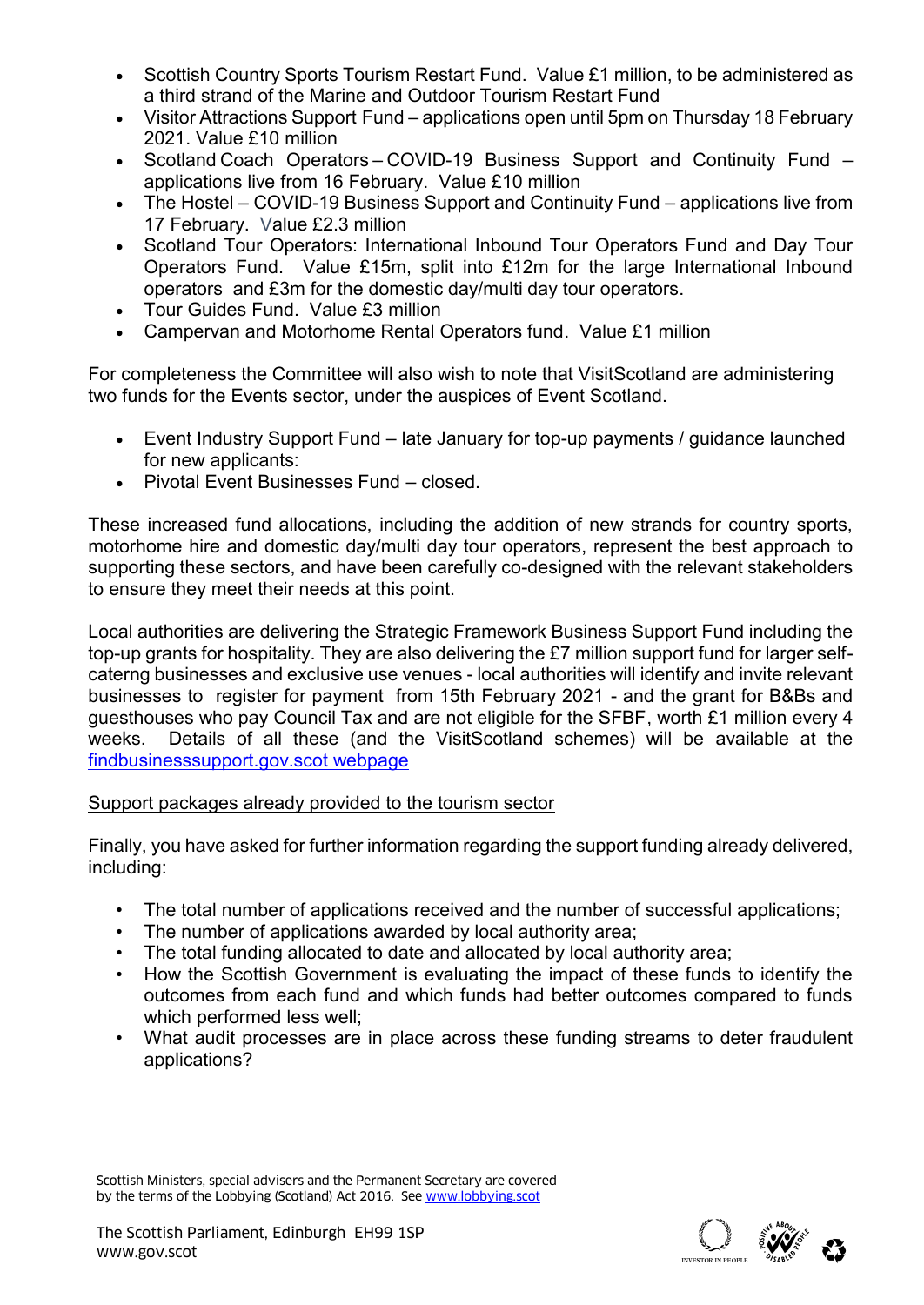At the end of the first lockdown we reported to committees on all funds that were set up. Up to date information on a number of local authority delivered funds was published on 10 February [\(£244 million paid to businesses in January -](https://www.gov.scot/news/gbp-244-million-paid-to-businesses-in-january/) gov.scot (www.gov.scot)). Many of the current schemes have only just opened so the amount of data we currently hold is limited. However, I can confirm that monthly publication of data will cover all business funds, as schemes are set up and data becomes available.

The answer to the question about the audit processes in place across these funding streams is that where a third party is delivering funds on our behalf the responsibility for fraud prevention and assurance generally sits with them. For example, for the SFBF the guidance states:

"Given their responsibilities for managing public funds, it is up to local authorities to ensure that procedures for administering the grants are suitably robust, including due diligence to mitigate fraud and for audit purposes."

VisitScotland, for the schemes they are administering, will be taking appropriate fraud prevention and detection measures, as well as alerting us to any instances of suspected or actual fraud. While VisitScotland's main objective is to get the money to each eligible business as quickly as possible, they cannot allow their governance procedures to slip in doing this. VisitScotland's internal auditors are currently auditing the processes they have put in place for the Covid grant funds and the first report, an audit on EISF, suggested only 1 minor administrative recommendation.

All of the funds VisitScotland are administering have been based off this model so the outcome of this audit provides their Board, Audit and Risk Committee and Leadership Group, as well as the Scottish Government, with assurance on the overall processes that they have put in place.

This audit is only the first of several internal audits on the grant funds. VisitScotland's intention is that this programme of work provides continued assurance throughout and any action can therefore be taken in real time rather than looking at it retrospectively.

### **DigitalBoost**

Finally, although not covered in your letter, I undertook at Committee to provide an update on the DigitalBoost Development Grant.

Applications for businesses opened at midday on 12 January 2021, with an original £10 million fund available. There was a fantastic response to the fund, with over 2,400 businesses beginning the application process on a first come first served basis. It was very quickly oversubscribed and therefore additional registrations for the programme were suspended at 19:00 on 12 January 2021.

In response to the significant demand for the programme, I am pleased to confirm that we have doubled the funding available, to allow businesses who had started their application at the time of suspension, to complete it. Although the fund remains closed to all new applications at this time, businesses who had started their application received an email on 26 January inviting them to complete their application. All applications will continue to be processed in chronological order. Unfortunately, businesses who had not started their